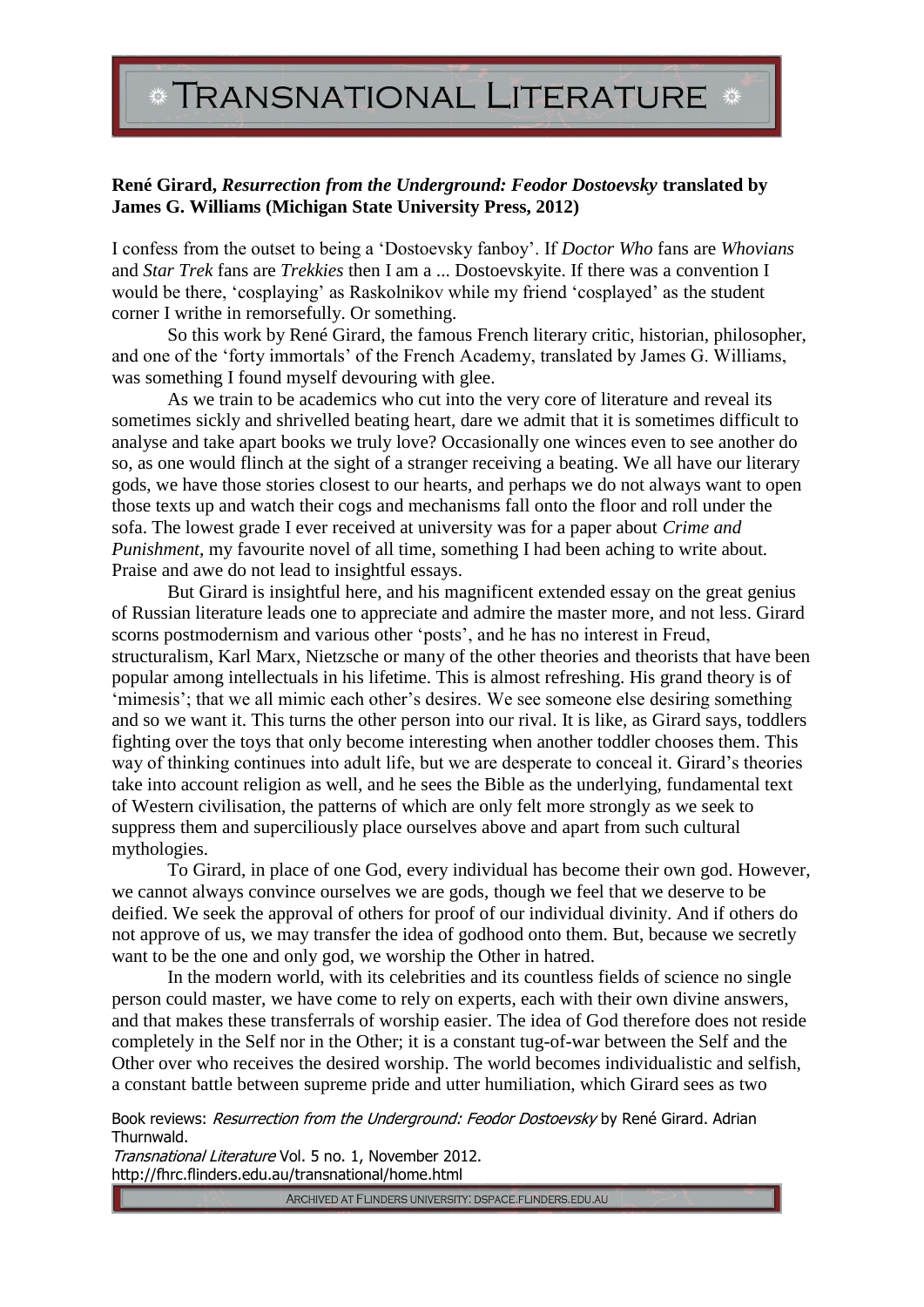extremes of the same emotional need. We desire what others desire, and we want to be desired, but when others desire us, we scorn them proudly. When we are humiliated we will gladly worship, in hate, at the foot of the Other, the expert who must guide us to the right path, for we must mimic them to share in their glory and to become God ourselves.

The epic but petty battles of the minor official of Dostoevsky's *Notes from the Underground* personify this: in a billiard hall, the author of the notes is, without a word, picked up and moved by an officer who wants to get by him. In the face of this affront, the author hates the officer, and imagines various ways of shaming and outclassing him, but at the same time he desires desperately to become him, and have others admire the author as they admire the officer. He wants to learn from the expert so he too can have his power. The Dostoevsky references in Ricky Gervais and Stephan Merchant's *The Office*, site of petty battles, minor tyrants, extreme pride and wincing humiliation, were not accidental!

In *Notes from the Underground* the character of the officer, a minor obstacle and humiliation in the author's life, takes on, due to pride, immense importance. Until the author can be the officer, can become one with him, the author hates the officer and sees him as a godlike opponent.

Likewise, Stavrogin, the man admired and coveted by young revolutionaries in Dostoevsky's *Demons*, becomes a godlike figure to some. People admire Stavrogin as they would a cult leader, and gladly humiliate themselves before him. Dostoevsky had a famous flash of prescience in *Demons*, foreseeing the Stalinist regime to which the actions of such revolutionaries would lead: a man made God and a nation bowing down in humiliated worship.

Desire comes from others; desire leads to conflict; and all this happens atop a pattern of worship set in motion by the Bible. Western Civilisation's idea of Christ becomes its greatest poison. All these acts of pride, humiliation and mimetic desire occur beneath the surface, they are concealed, and so Girard aptly calls these ideas, in line with Dostoevsky, *underground* thoughts.

But religion comes through even more strongly than this in Girard's superb piece. He traces the developments of ideas in Dostoevsky's works and links them to the author's personal biography: his early successes with Romantic texts, his sudden fame and subsequent toppling from literary heights, his imprisonment, his self-imposed exile and the eventual restoration of his literary dignity. Circumstances cause Dostoevsky to overturn his earlier ideas and examine them in a new light, and so in some ways the works of Dostoevsky's middle period are all about seeing through the society-induced lies of his own earlier texts from a time when he mimicked the literary desires of others. Dostoevsky's life was not without an excess of pride and humiliation, and we see that his genius was born from past mistakes that many perhaps would not learn from, but that this great and truly self-searching intellect did indeed take to heart. Girard's book ends in Christian revelation, as Dostoevsky himself in *The Brothers Karamazov* reconciles a lifetime's worth of ideas with scripture, seeing beyond the popular literary and social theories of his day and revealing a universal human truth. It is this human truth which still marks Dostoevsky out as one of the most psychologically perceptive authors who ever lived.

 $\mathcal{L}$ 

Book reviews: Resurrection from the Underground: Feodor Dostoevsky by René Girard. Adrian Thurnwald.

Transnational Literature Vol. 5 no. 1, November 2012. http://fhrc.flinders.edu.au/transnational/home.html

ARCHIVED AT FLINDERS UNIVERSITY: DSPACE.FLINDERS.EDU.AU